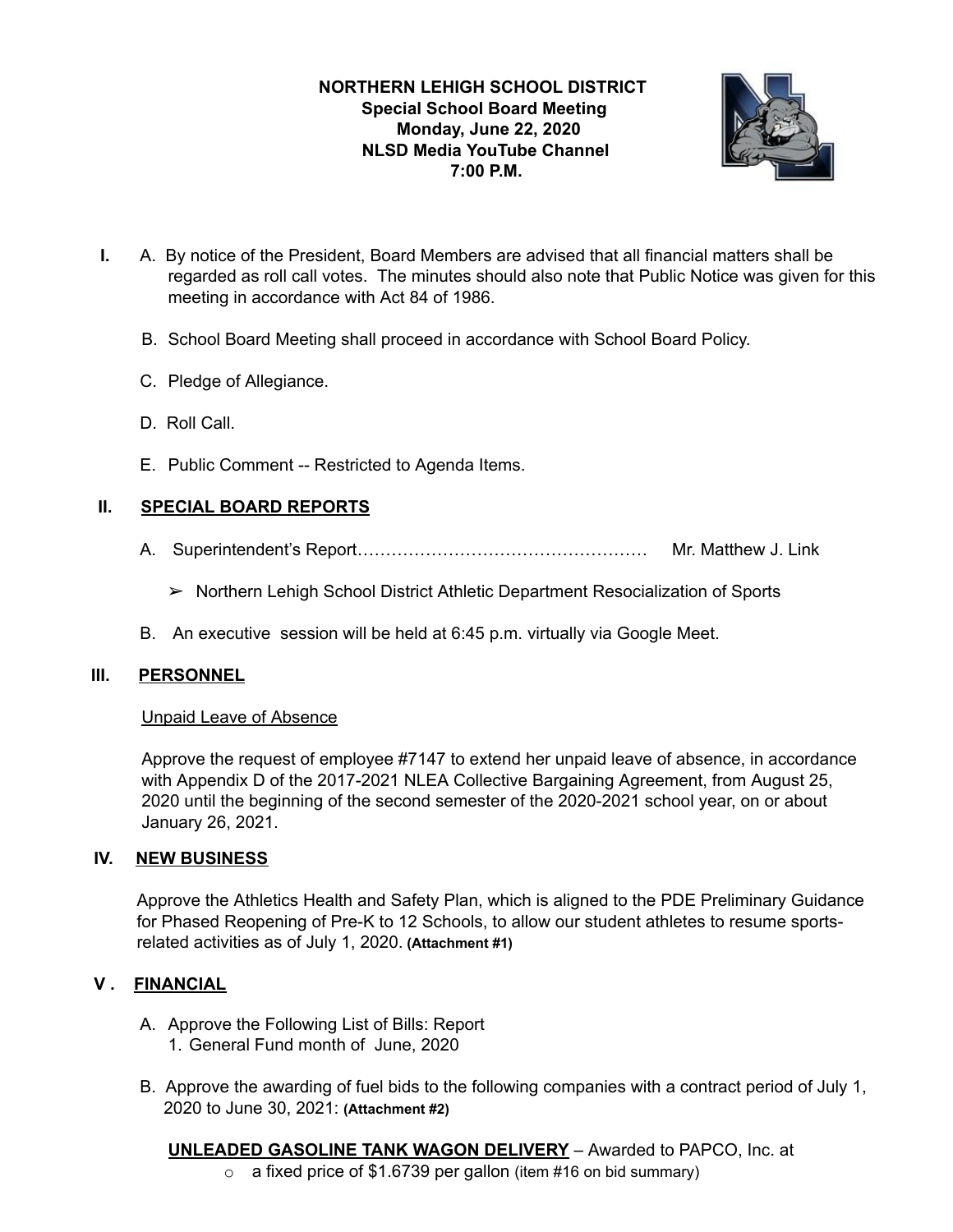# **#2 GRADE FUEL OIL TANK TRANSPORT DELIVERY** – Awarded to PAPCO, Inc.at

 $\circ$  a firm price of \$1.3407 per gallon (item #3 on bid summary)

**#2 GRADE FUEL OIL TANK WAGON DELIVERY** – Awarded to PAPCO, Inc.at

 $\circ$  a firm price of \$1.8949 per gallon (item #4 on bid summary)

**BIO DIESEL FUEL TANK WAGON DELIVERY** – Awarded to Talley Petroleum Enterprises, Inc. at

- o a fixed price of \$1.7458 per gallon and an additional \$.0425 (winterization additive) per gallon (item #8 and 18 on bid summary)
- C. Recommend that the Board of Education adopt a parameters bond resolution as presented by Bond Counsel, Eckert Seamans Cherin & Mellott, LLC, authorizing a 2020 general obligation bond issue of up to \$8,000,000 to restructure the district's 2012 and 2015 bonds to achieve short-term debt service reductions.
- D. Appoint School District's Insurance Consortium as the district's Workers' Compensation carrier for the 2020-2021 school year at an estimated premium of \$65,488.00, approximately an increase of \$2,789.00. This amount is an estimated total, final cost is based on actual payroll figures.
- E. Upon final approval of the 2020-2021 Budget, approve a lease from California First National Bank 28 Executive Park, Suite 200, Irvine, CA 92612 for \$50,000 per year with a lease term of 36 months and a one (\$1) dollar buyout option at end of the lease agreement. The lease will be used to purchase chromebooks, chromebook cases, and projectors.
- F. Approve to authorize proper officials to enter into an agreement with Public Consulting Group (PCG), an approved contractor for the Department of Human Services, to administer the school-based ACCESS Program claims. There is no increase over last year's rates. **(Attachment #3)**
- G. School Dentist

Approve to appoint Dr. Harry Shleifer of Broadway Family Dentistry as the school dentist for the 2020-2021 school year at the quoted fee of \$1.00 per dental exam needed.

- H. Approve the addendum to the Brandywine Transportation Contract for the 2019-2020 school year due to the mandatory closure of schools due to COVID-19 pandemic, and in accordance with Act 13 of 2020. **(Attachment #4)**
- I. Approve Preferred EAP as the district's employee assistance plan administrator at an estimated cost of \$1,500.00 This amount is an estimated total; final cost is based on total number of eligible employees. There is no increase over last year's rates.
- J. Allow administration to sign the CLIU PAIUnet Telecommunication and Internet Consortium Agreement for the procurement of E-rate eligible services such as data transmission, internet access, fiber or copper services. This agreement covers the e-rate funding years 2020-2026. **(Attachment #5)**
- K. Allow administration to purchase a 2020 Silverado K3500 dump truck from Fairway Motors at a cost of \$61,668.00, tobe paid from the 2019-2020 budget. Fairway Motors is a member of the Pennsylvania State Contract Pricing - CoStars. **(Attachment #6)**

# **VI**. **BUDGET DISCUSSION**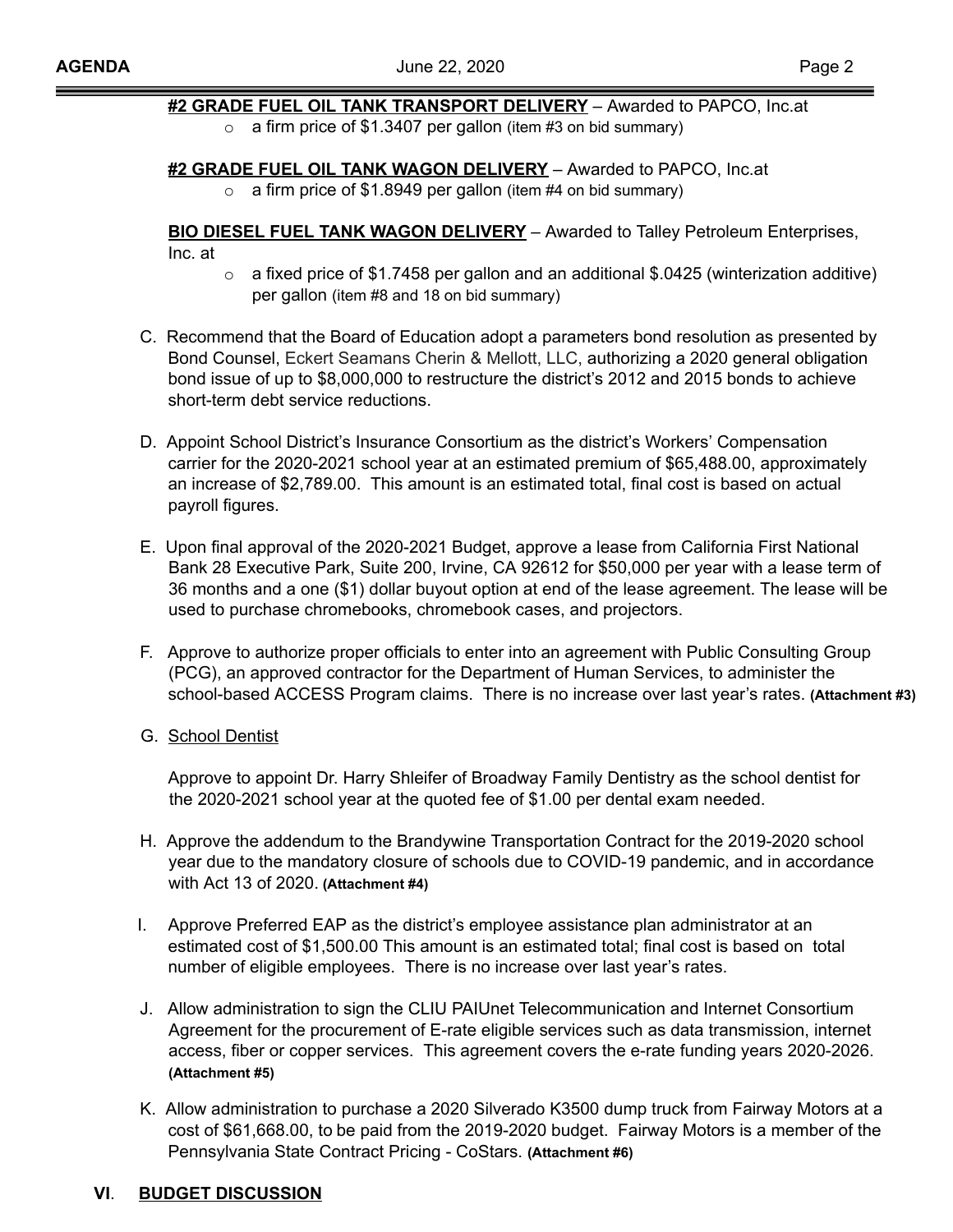### **VII. ADOPTION OF GENERAL FUND FINAL BUDGET FOR 2020-2021**

- A. It is recommended that the Board of Education adopts the general fund final budget of the Northern Lehigh School District for the 2020-2021 school year in the amount of \$33,763,390..
	- 1. Real estate tax rate on taxable real estate in the school district:

Lehigh County millage rate of \_\_\_\_\_\_\_\_ (\$\_\_\_\_\_\_\_\_ per \$100 Assessed Valuation (100% MV) Northampton County millage rate of \_\_\_\_\_\_\_ (\$\_\_\_\_\_ per \$100 Assessed Valuation (50% MV).

- 2. A \$5.00 Resident Per Capita Tax, taxable on 18 year olds and over based on Section 679 of the School Code of 1949. No change from 2019-2020.
- 3. Taxes under Act 511 with no changes from 2019-2020:
	- a. A 1% Earned Income Tax shared equally with coterminous municipalities.
	- b. A Realty Transfer Tax shared equally with the coterminous municipalities.
	- c. A \$5.00 Resident Per Capita Tax taxable on residents age 18 and over.
	- d. A \$5.00 Local Service Tax (formerly Emergency and Municipal Services Tax)
- B. Approve the following Homestead/Farmstead Resolution, as presented.

### **NORTHERN LEHIGH SCHOOL DISTRICT**

#### **2020 Homestead and Farmstead Exclusion Resolution**

**RESOLVED**, by the Board of School Directors of the Northern Lehigh School District, that homestead and farmstead exclusion real estate tax assessment reductions are authorized for the school year beginning July 1, 2020, under the provisions of the Homestead Property Exclusion Program Act (part of Act 50 of 1998) and the Taxpayer Relief Act (Act 1 of 2006),

as follows:

**1. Aggregate amount available for homestead and farmstead real estate tax reduction.** The following amounts are available for homestead and farmstead real estate tax reduction for the school year beginning July 1, 2020:

a. **Gambling tax funds.** The Pennsylvania Department of Education (PDE) has notified the School District that PDE will pay to the School District during the school year pursuant to Act 1, 53 P.S. § 6926.505(b), as a property tax reduction allocation funded by gambling tax funds, the amount of \$946,095.07 plus an additional \$0, which was undistributed school year beginning July 1, 2019, for a total amount of \$946,095.07.

b. **Philadelphia tax credit reimbursement funds**. PDE has notified the School District that PDE will pay to the School District during the school year pursuant to Act 1, 53 P.S. § 6926.324(3), as reimbursement for Philadelphia tax credits claimed against the School District earned income tax by School District resident taxpayers, the amount of \$6,305.97.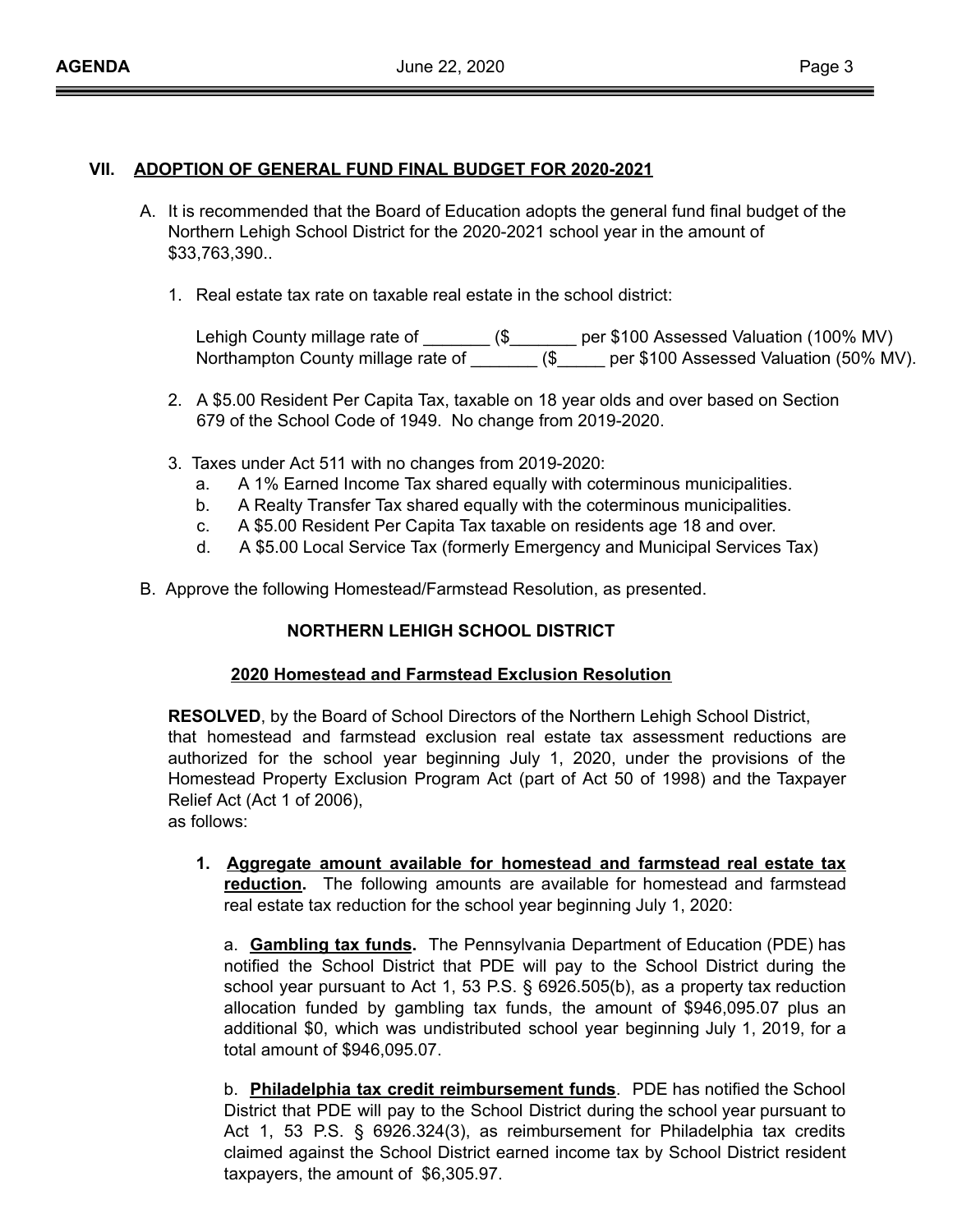c. **Aggregate amount available.** Adding these amounts, the aggregate amount available during the school year for real estate tax reduction is \$952,401.04.

**2. Homestead/farmstead numbers.** Pursuant to Act 50, 54 Pa. C.S. § 8584(i), and Act 1, 53 P.S. § 6926.341(g)(3), the County has provided the School District with a certified report listing approved homesteads and approved farmsteads as follows:

a. **Homestead property number.** The number of approved homesteads within the School District is 3,557.

b. **Farmstead property number.** The number of approved farmsteads within the School District is 20.

c. **Homestead/farmstead combined number.** Adding these numbers, the aggregate number of approved homesteads and approved farmsteads is 3,577.

**3. Real estate tax reduction calculation.** The school board has decided that the homestead exclusion amount and the farmstead exclusion amount shall be equal. Dividing the paragraph 1(c) aggregate amount available during the school year for real estate tax reduction of \$952,401.04 by the paragraph 2(c) aggregate number of approved homesteads and approved farmsteads of 3,577 (before considering the assessed value of approved homesteads and approved farmsteads having an assessed value below the preliminary calculation of the maximum real estate assessed value reduction amount to be established as the homestead and farmstead exclusion amount), the preliminary calculation of the maximum real estate tax reduction amount applicable to each approved homestead and to each approved farmstead is \$266.26.

Based on calculations provided by the School District Business Office from the best available information and carefully evaluated by the School Board, considering the assessed value of approved homesteads and approved farmsteads having an assessed value below the preliminary calculation of the maximum real estate assessed value reduction amount to be established as the homestead exclusion and the farmstead exclusion amount, an additional aggregate amount of \$\_\_\_\_\_\_\_\_ will be available during the school year for real estate tax reduction applicable to approximately homesteads and farmsteads, resulting in an additional real estate tax reduction amount available for each homestead and farmstead of \$\_\_\_\_\_\_\_. Adding this additional amount to the preliminary calculation of the maximum real estate tax reduction amount of \$266.26, the final maximum real estate tax reduction amount applicable to each approved homestead and to each approved farmstead is \$

**4. Homestead exclusion calculation.** Dividing the paragraph 3 maximum real estate tax reduction amount of \$\_\_\_\_\_\_\_\_\_\_ by the School District real estate tax rate of \_ mills (.\_\_\_\_\_\_\_\_\_) for Lehigh County and \_\_\_\_\_\_\_\_ mills (.\_\_\_\_\_\_\_) for Northampton County, the maximum real estate assessed value reduction to be reflected on tax notices as a homestead exclusion for each approved homestead is \$\_\_\_\_\_\_\_\_ for Lehigh County or \$\_\_\_\_\_\_\_\_\_ for Northampton County, and the maximum real estate assessed value reduction to be reflected on tax notices as a farmstead exclusion for each approved farmstead is \$\_\_\_\_\_\_\_\_\_ for Lehigh County or \$\_\_\_\_\_\_\_\_\_ for Northampton County.